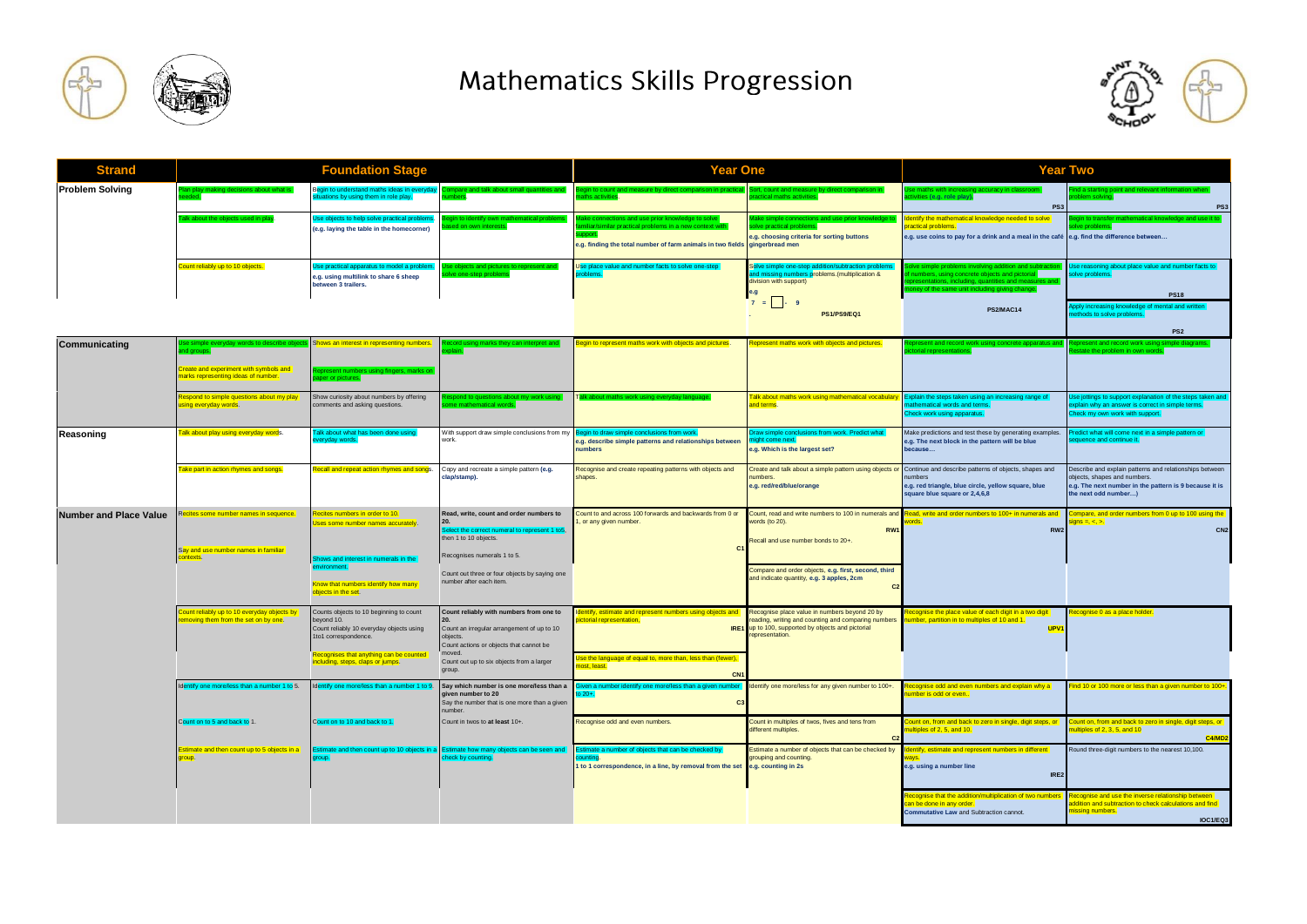| <b>Mental</b><br><b>Maths</b>           | call and sing an increasing range of number rhymes and songs<br>e.g. 10 green bottles, 10 in the bed, five little speckled frogs.                                                                | ays the number than is 'one more' o<br>ne less' than a given n                                                                                                                                                                                                                 | dd 'one more' or 'one 'less' to numbers 1                                                                                                                                                                                                                                                                          | dd and subtract numbers to 1                                                                                              | Add and subtract one digit and two digit numbers to 20+,<br>cludina 0.                                                                     | Add mentally a one digit number/multiple of 10 to any two<br>digit number.<br>MC1 e.g. $18 + 7 =$ , $24 + 20 =$                                                                                                          | ld / subtract mentally a one digi<br>rom any two digit number<br>e.g. $18 + 7 = 24 + 20 = 38 - 7 = 1$<br>$57 - 20 =$                                          |
|-----------------------------------------|--------------------------------------------------------------------------------------------------------------------------------------------------------------------------------------------------|--------------------------------------------------------------------------------------------------------------------------------------------------------------------------------------------------------------------------------------------------------------------------------|--------------------------------------------------------------------------------------------------------------------------------------------------------------------------------------------------------------------------------------------------------------------------------------------------------------------|---------------------------------------------------------------------------------------------------------------------------|--------------------------------------------------------------------------------------------------------------------------------------------|--------------------------------------------------------------------------------------------------------------------------------------------------------------------------------------------------------------------------|---------------------------------------------------------------------------------------------------------------------------------------------------------------|
|                                         | ount aroups of up to 5 a                                                                                                                                                                         | unt aroups of up to 10 o                                                                                                                                                                                                                                                       | ecall addition and subtraction facts to 5                                                                                                                                                                                                                                                                          | Recall all pairs of numbers with a total of<br>$e.g. 8+2.$                                                                | ad, write and interpret mathematical stateme<br>MC2/WM1                                                                                    | ).+10 digit and two digit numbers to 20<br>ions and mentally)<br>e.g. a two-digit number and ones<br>a two-digit number and tens<br>two two-digit numbers<br>three one-digit numbers<br>MC <sub>3</sub>                  | Recall and use fluently addition and subtraction facts to<br>20+ and derive and use related facts up to 100.                                                  |
|                                         | C <mark>ount to 5 and back to</mark>                                                                                                                                                             | ount to 10 and back to 1                                                                                                                                                                                                                                                       | Count on and back from zero to find an answer.<br>(in ones, twos)                                                                                                                                                                                                                                                  | ount on and back from zero to 2<br>in ones, two, tens                                                                     | Count on and back from a given number to 20+.<br>In ones, twos, fives, tens                                                                | call the multiplication tables: 2x, 5x, 10x.                                                                                                                                                                             | ecall the multiplication tables: 2x, 5x, 10x and the<br>prresponding division facts.                                                                          |
|                                         | Recall and sing rhymes involving doubles, e.g. 10 fat sausages.                                                                                                                                  | Double 1, 2, and 3.                                                                                                                                                                                                                                                            | Recall the doubles and halves for numbers to 5.                                                                                                                                                                                                                                                                    | Recall the doubles and halves for numbers to 10.                                                                          | Recall the doubles and halves for numbers to 10+.                                                                                          | Recall the doubles and halves for numbers to 20.                                                                                                                                                                         | Recall the doubles and halves for numbers to 20+                                                                                                              |
| <b>Operations</b><br><b>Addition</b>    | ow that a group of things<br>led or taken away.<br>everyday objects and talk about 'How many' altogeth<br>lect a number of objects from a group when asked for examp<br>lease give me one', etc. | ount two sets of objects to 10 and talk about<br>he 'joining' to find the 'total.<br>Separate a group of three or four objects in<br>different ways, recognising that the total is still<br>he same.<br>ompares two groups of objects, saying wher<br>ey have the same number. | Using quantities and objects add and subtract<br>two single digit numbers.<br>legin to use the vocab involved in adding, e.g. add,<br>lus, more than.<br>cognise that addition involves the combining of<br>vo groups or sets.                                                                                     | se apparatus<br>total of $10+$ .                                                                                          | Recall, represent and use number bonds and related<br>subtraction facts within 20.<br><b>NB1/EQ2</b><br>Recall and use number bonds to 20+ | NB <sub>2</sub>                                                                                                                                                                                                          | Use addition facts to 20 fluently to derive related facts to<br>100.<br>NB2/EQ4                                                                               |
|                                         | e some language of quantities, e.g. 'more' and 'a lot'<br>Ise everyday words in practical activities about adding<br>a, together, al                                                             | se maths words when talking about addition<br>e.g. add, more total sum                                                                                                                                                                                                         | Count on and back to find an answer.<br>Find the total number of items in two groups by<br>counting all of them.<br>Add by counting on from the largest number to 10+.                                                                                                                                             | dd one digit n<br>not bridge a 10s. (10+)                                                                                 | MC <sub>1</sub>                                                                                                                            |                                                                                                                                                                                                                          | Add by rounding to the nearest 10.                                                                                                                            |
|                                         | e words such as 'more' when comparing two groups of object                                                                                                                                       | ind one more or less from a group of up to<br>ive objects, then ten objects.                                                                                                                                                                                                   | Add a number of objects to 10.                                                                                                                                                                                                                                                                                     | ad, write and interpret mathematical<br>tements involving addition (+), subtraction<br>$d$ equals $(=)$ signs.<br>MC2/WM1 | dd one-digit numbers to a two-digit numbers that bride<br>$10(20+)$                                                                        | ine and montally<br>e.g. a two-digit number and ones<br>a two-digit number and tens<br>two two-digit numbers<br>three one-digit numbers<br>MC <sub>3</sub>                                                               | ow that the addition of two numbers can be done in<br>iny order (Commutative) and subtraction of one numbe<br>m another cannot.<br>MC4                        |
|                                         | lalk about 'more' and 'less' in practical activitie                                                                                                                                              | ind one 'more' than a number from 1 to 10.                                                                                                                                                                                                                                     | Jse the language of 'more' and 'fewer' to compare<br>two sets of objects                                                                                                                                                                                                                                           | se a number line to model the addition of<br>gle-digit numbers to 10+.                                                    | Ise a number line to model the addition of a one digit and<br>vo-digit number (20+).                                                       | Use a number line to model the addition of a two, two-<br>digit number (20+).                                                                                                                                            | Add by partitioning and identifying near doubles.                                                                                                             |
| <b>Operations</b><br><b>Subtraction</b> | ows that a group of<br>ded or taken away.                                                                                                                                                        | Take everyday objects away from a set of<br>obiect to 10.<br>Talk about 'less' and 'difference'.                                                                                                                                                                               | Using quantities and objects add and subtract<br>two single digit numbers.<br>Know that subtraction is 'taking away' and finding out<br>how many are left'.(10+)<br>Know that subtraction is 'taking away' a smaller<br>group from a larger group<br>Begin to use the vocab involved in adding and<br>subtracting. | Read, write and interpret mathematical<br>tements involving addition (+), subtraction (<br>d equals (=) signs.<br>MC2/WM1 | Recall, represent and use number bonds and related<br>subtraction facts within 20.<br>NB <sub>1</sub>                                      | Recall and use subtraction facts to 20+ fluently.<br>NB <sub>2</sub>                                                                                                                                                     | <b>NB2/EQ4</b><br>Show that the addition of two numbers can be done in<br>any order (Commutative) and subtraction of one number<br>rom another cannot.<br>MC4 |
|                                         |                                                                                                                                                                                                  |                                                                                                                                                                                                                                                                                |                                                                                                                                                                                                                                                                                                                    |                                                                                                                           |                                                                                                                                            | tract one digit and two digit numbers to 20<br>ects, pictorial representations and mentally)<br>j. a two-digit number and ones<br>a two-digit number and tens<br>two two-digit numbers<br>three one-digit numbers<br>MC: | Make all related number sequences up to 50+<br>e.g. 6+8=14,8+6=14,14-6=8,<br>$14 - 8 = 6$                                                                     |
|                                         | g, take away, les                                                                                                                                                                                | Use maths words when talking about 'taking<br>away'.<br>e.g. subtract, take away minus                                                                                                                                                                                         | ities 'count back' from the large<br>n practical act<br>umber.                                                                                                                                                                                                                                                     | ain to 'count ba<br>w many are left.                                                                                      | Use a number line to 'count back'.                                                                                                         | se a number line to subtract groups of one and<br>igit numbers.                                                                                                                                                          | I can subtract two-digit numbers that bridge 10s and<br>100s.                                                                                                 |
|                                         | Jses some language of quantities, e.g. 'more' and 'a lot                                                                                                                                         | Begin to make comparisons between two<br>quantities ,using simple mathematical vocab.                                                                                                                                                                                          | ompare two sets of objects to find the 'smallest'<br>et.(up to 10+)                                                                                                                                                                                                                                                | ain to compare two sets (up to 10+) to find t                                                                             | Recognise that addition is the 'inverse' of subtraction<br>when calculating and use known facts.                                           | d the difference between two sets or groups.(up to                                                                                                                                                                       | Find the difference between two sets or groups. (up to<br>$50+$                                                                                               |
|                                         | alk about more and less in practical activitie                                                                                                                                                   | Find one less than a given number of objects<br>rom 1 to 10+.                                                                                                                                                                                                                  | Jse the language of 'more' and 'fewer' to compare<br>two sets of objects                                                                                                                                                                                                                                           |                                                                                                                           | Subtract one and two-digit numbers from 20. (Including<br>zero)<br>MC <sub>1</sub>                                                         | ne to subtract two                                                                                                                                                                                                       | Use jottings to record the strategies I use.                                                                                                                  |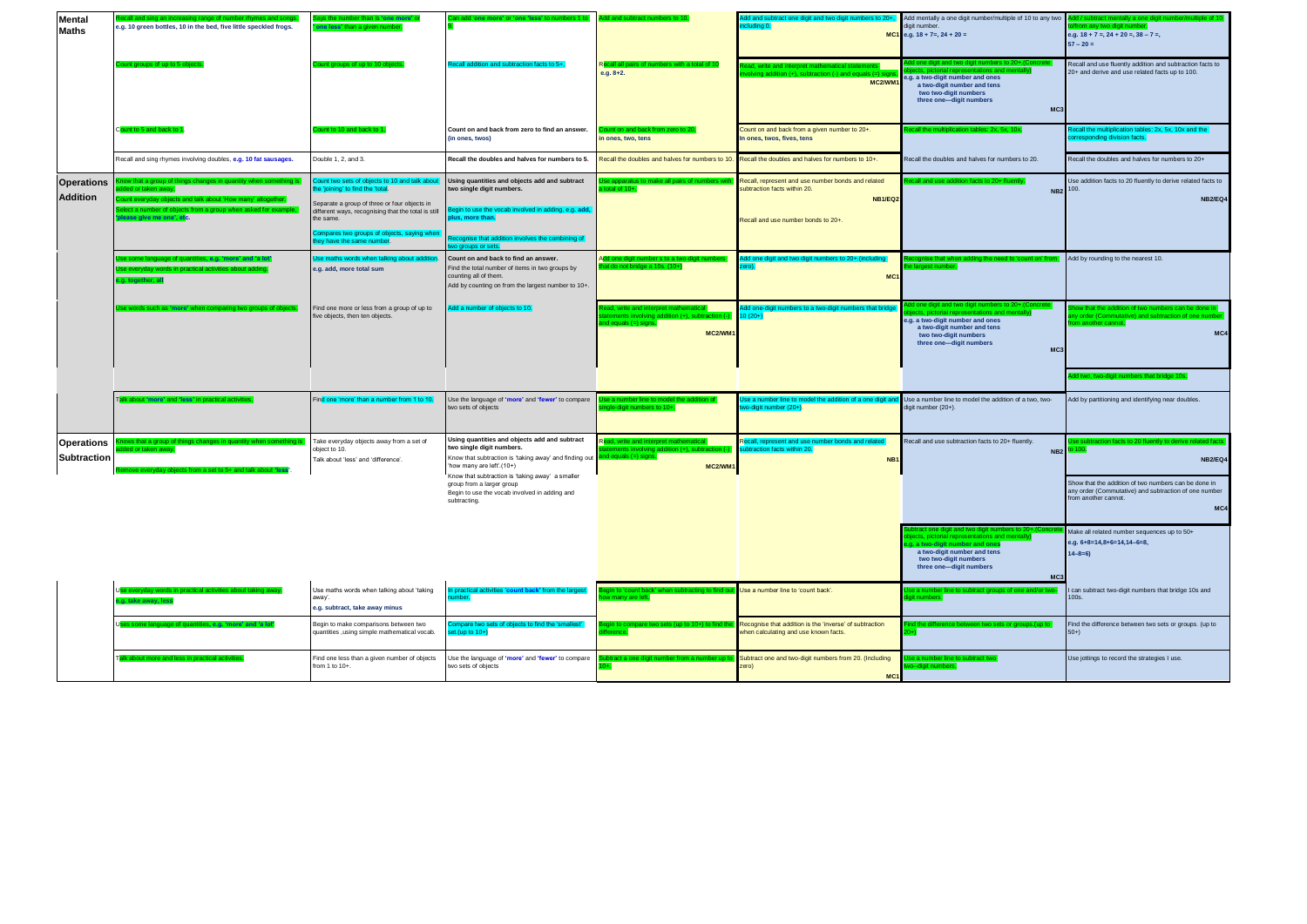| <b>Operations</b><br><b>Multiplication</b> | Find and match pairs.<br>e.g. snap, picture cards etc                                                                 | Count on' in twos to 10+.                                                                                                     | Count in twos, fives and tens from zero.                                                                                                          | Count in multiples of twos, fives and tens from different<br>starting points.<br>M <sub>D</sub>                               | Recall and use the multiplication tables: 2x, 5x, 10x, use<br>to derive division facts.<br>Recognise odd and even numbers. | tulate statements for multiplication and division<br>ltiplication tables and write them using the<br>ultiplication $(x)$ , division $(4)$ and $\blacksquare$<br>$yuals (=) signs.$<br>WM <sub>5</sub><br>ount in steps of 2, 3, or 5 from 0 and in tens from any | Recall and use the multiplication and division facts for 2x<br>, 10x up to 100.<br>$n.g. 100 \div 5 = 20, 20 \times 5 = 10$<br>uding recognising odd and even nu<br>MD <sub>3</sub>                |
|--------------------------------------------|-----------------------------------------------------------------------------------------------------------------------|-------------------------------------------------------------------------------------------------------------------------------|---------------------------------------------------------------------------------------------------------------------------------------------------|-------------------------------------------------------------------------------------------------------------------------------|----------------------------------------------------------------------------------------------------------------------------|------------------------------------------------------------------------------------------------------------------------------------------------------------------------------------------------------------------------------------------------------------------|----------------------------------------------------------------------------------------------------------------------------------------------------------------------------------------------------|
|                                            | Talk about groups of objects as part of my play.<br>e.g. I have two sock and Sam has two<br>socksthat's 4 altogether. | Model doubles for numbers to 10 in<br>practical situations.<br>(e.g. lining up in pairs, sorting animals<br>into 2 fields)    | Model the doubles of all numbers to at<br>least 10 using apparatus.<br>(e.g. Compare bears, Multilink)                                            | Recall the doubles of all quantities numbers to 20.<br>ecognise that doubling is the addition of two equal<br>amounts.        | Recall the doubles of quantities and numbers to 20+.                                                                       | nhers can be done.<br>tion of 2 ni<br>itive) and division of one number b<br>any order ( <mark>comm</mark><br>another cannot<br>MC <sub>9</sub>                                                                                                                  | Recall the doubles of all numbers to 100.                                                                                                                                                          |
|                                            |                                                                                                                       |                                                                                                                               | Model repeated addition with apparatus.                                                                                                           | Represent repeated addition as arrays.                                                                                        | Use a number line to model and record repeated addition                                                                    | a repeated addition and arrays to represent and<br><b>PS10</b>                                                                                                                                                                                                   | Use a number line to represent and solve multiplication<br>obleme                                                                                                                                  |
| <b>Operations</b><br><b>Division</b>       | Take part in number rhymes and number songs.<br>e.g five little speckled frogs, five little men in a<br>flying saucer | Count on' and 'back' in twos from 10+                                                                                         | Share groups of objects etc<br>(e.g. a pizza into 4 pieces, 10 grapes<br>between 5 people)                                                        | Recognise, find and name a half as one of two equal<br>parts of an object, shape or quantity.(to 20)<br><b>RI</b>             | Recognise, find and name a quarter as one of four equal<br>parts of an object, shape or quantity.                          | culate statements for multiplication and division within<br>tiplication tables and write them using the<br>RF2 multiplication (x), division $(+)$ and<br>quals (=) signs.<br>WM <sub>5</sub>                                                                     | Recall and use the multiplication and division facts for 2x,<br>5x, 10x up to 100.<br>a.g. $100 \div 5 = 20$ , $20 \times 5 = 100$<br>including recognising odd and even numbers                   |
|                                            |                                                                                                                       | Model halves of even numbers to 6.                                                                                            | Recall the halves of even numbers to 10.                                                                                                          | Use apparatus to model sharing<br>(Repeated subtraction).<br>e.g. 3 lines of 4 when sharing 12 grapes between<br>three people | Find simple fractions of objects, shapes and quantities<br>(Using Arrays)                                                  | se repeated subtraction on a number line to record and<br>solve division problems.<br><b>PS10</b>                                                                                                                                                                | Recall the halves of numbers to 20+.                                                                                                                                                               |
|                                            |                                                                                                                       |                                                                                                                               |                                                                                                                                                   |                                                                                                                               |                                                                                                                            |                                                                                                                                                                                                                                                                  | Use knowledge of the doubles of one-digit numbers to<br>erive the halves of multiples of 10.                                                                                                       |
| <b>Fractions and Decimals</b>              | Share objects as part of play.<br>e.g. fruit at snack time                                                            | objects are shared.<br>e.g. we had four, Sam had two and I<br>had two.                                                        | Talk about what happens when groups of Begin to recognise one half e.g. an orange, a Use the fraction one half.<br>group of 4 animals etc.        | e.g. fold paper in half                                                                                                       | Practically half an even number of objects to 10+ or a<br>simple 2D shape.                                                 | Recognise, find, name and write a 1/2 , 2/4. 1/3 and 1/4 of a Find one half/quarter/three-quarters of a set of objects<br>length, shape, set of objects or quantity.<br>RF <sub>3</sub>                                                                          | and shade a shape.                                                                                                                                                                                 |
|                                            |                                                                                                                       |                                                                                                                               | Talk about sharing and grouping in practical<br>situations.                                                                                       | Share and divide objects in half and quarters.<br>e.g. object-based arrays                                                    | Use objects and apparatus to represent sharing and<br>dividing.<br>e.g. apparatus-based arrays                             | Use pictures and symbols to create Pictorial arrays<br>e.g. half of 4 cakes is 2                                                                                                                                                                                 | Recall, and write simple fractions.<br>$9.9.$ % of 6 = 3<br>and recognise the equivalence of 2/4 and 1/2.                                                                                          |
|                                            |                                                                                                                       |                                                                                                                               | Find and name a half as one of two equal<br>parts of an object, shape or quantity.                                                                | Recognise, find and name a quarter as one of four equal<br>parts of an object, shape or quantity.<br>RF1                      | Use objects and apparatus to represent half or a quarter<br>of an object, shape or quantity.                               | Use pictures and symbols to create record equivalent<br>fractions.<br>RF2 e.g. half a cake is the same as 2 quarters.                                                                                                                                            | Count in fractions up to 10 and recognise the equivalence<br>of 2/4 and 1/2.<br>e.g. On a number line, use of squared paper to<br>represent and compare a half with 2 quarters.<br>CF <sub>1</sub> |
|                                            |                                                                                                                       | Use everyday language related to money.                                                                                       | Find ways of making the equivalent of 2p, 5p,<br>$e.g.1p + 1p = 2p$                                                                               | Find different ways of making totals.<br>$9.9.10p = 5p + 5p$ , or $2p + 2p + 1p + 5p$                                         | Find and add the equivalents for<br>2p, 5p, 10p, 20p, 50p, £1, £2                                                          | Combine values to make a given amount. e.g. 59p<br><b>MAC12</b>                                                                                                                                                                                                  | Find different combinations of coins that equal the same<br>amount of money.<br>e.a. 87 <sub>p</sub><br>MAC <sub>13</sub>                                                                          |
|                                            | Use coins in play.                                                                                                    | Recognise coins.<br>e.g. 1p, 2p, 5p, 10p                                                                                      | Match coins to coins values.<br>e.g. 1p, 2p, 5p, 10p                                                                                              | Recognise and know the value of coins and notes.<br>e.g. 1p, 2p, 5p , 10p, 20p, 50p, £1 etc<br><b>MAC11</b>                   | ind totals in pence or pounds.<br>Find totals and pay in pence and pounds.                                                 | Find totals, pay with coins and give change.<br><b>MAC14</b>                                                                                                                                                                                                     | Segin to use £ and p notation. £1+50p=<br><b>MAC12</b>                                                                                                                                             |
| Geometry<br>2D Shapes                      |                                                                                                                       | Begin to use mathematical names for 'flat'<br>2D shapes.                                                                      | Recognise, name and find simple 2D<br>shapes, circles, squares, triangles,<br>rectangles.                                                         | e.g. rectangle (including squares), circles and<br>triangles                                                                  | Use everyday language and shape properties to sort ar<br>describe a range of features of 2D shapes.                        | Recognise and describe the properties of 2D shapes<br>e.g. number of sides/edges, corners, faces and line of objects (e.g. shapes with right angles)<br>symmetry in a vertical line.                                                                             | Compare and sort common 2D shapes and everyday<br>CC <sub>1</sub>                                                                                                                                  |
|                                            |                                                                                                                       | Begin to talk about shapes of everyday<br>objects, e.g. 'round', 'tall'<br>Select a particular named shape.                   | Use words such as 'square' and 'smaller 'to<br>describe the shape and size of flat shapes.                                                        | ISP1                                                                                                                          |                                                                                                                            | ISP <sub>2</sub>                                                                                                                                                                                                                                                 |                                                                                                                                                                                                    |
|                                            |                                                                                                                       | Talk about shapes and the way in which<br>they are being used.<br>Use 2D shapes appropriate for task,<br>e.g. making pictures | and shapes using mathematical language. familiar 2D shapes.<br>Begin to use mathematical terms to describe e.g. sides and corners<br>shapes.      | Talk about and describe everyday objects   Use everyday language to describe some features of                                 | Name and describe objects that turn around a shape.<br>e.g. scissors, a frame around a door or window                      | Name and describe 2D shapes,<br>e.g. circle, square, triangle, rectangle, pentagon,<br>hexagon and octagon.                                                                                                                                                      | Name and describe an increasing range of 2D shapes.<br>e.g. quadrilaterals, polygons                                                                                                               |
|                                            | lk about simple patterns in picture                                                                                   | Talk about shapes and arrange shapes ir<br>different ways.<br>e.g. shapes that can be joined<br>together.                     | Create and describe simple patterns.<br>e.g. red blue, red blue<br>Use familiar objects and common shapes to<br>create patterns and build objects | Continue patterns and describe repeating patterns, e.g.<br>shapes that tessellate.                                            | Jse one or more shape to create and describe repeating<br>patterns.                                                        | Identify shapes in different positions and orientations.                                                                                                                                                                                                         | Order and arrange combinations of objects in patterns<br>and sequences.<br><b>S3/PAT1</b>                                                                                                          |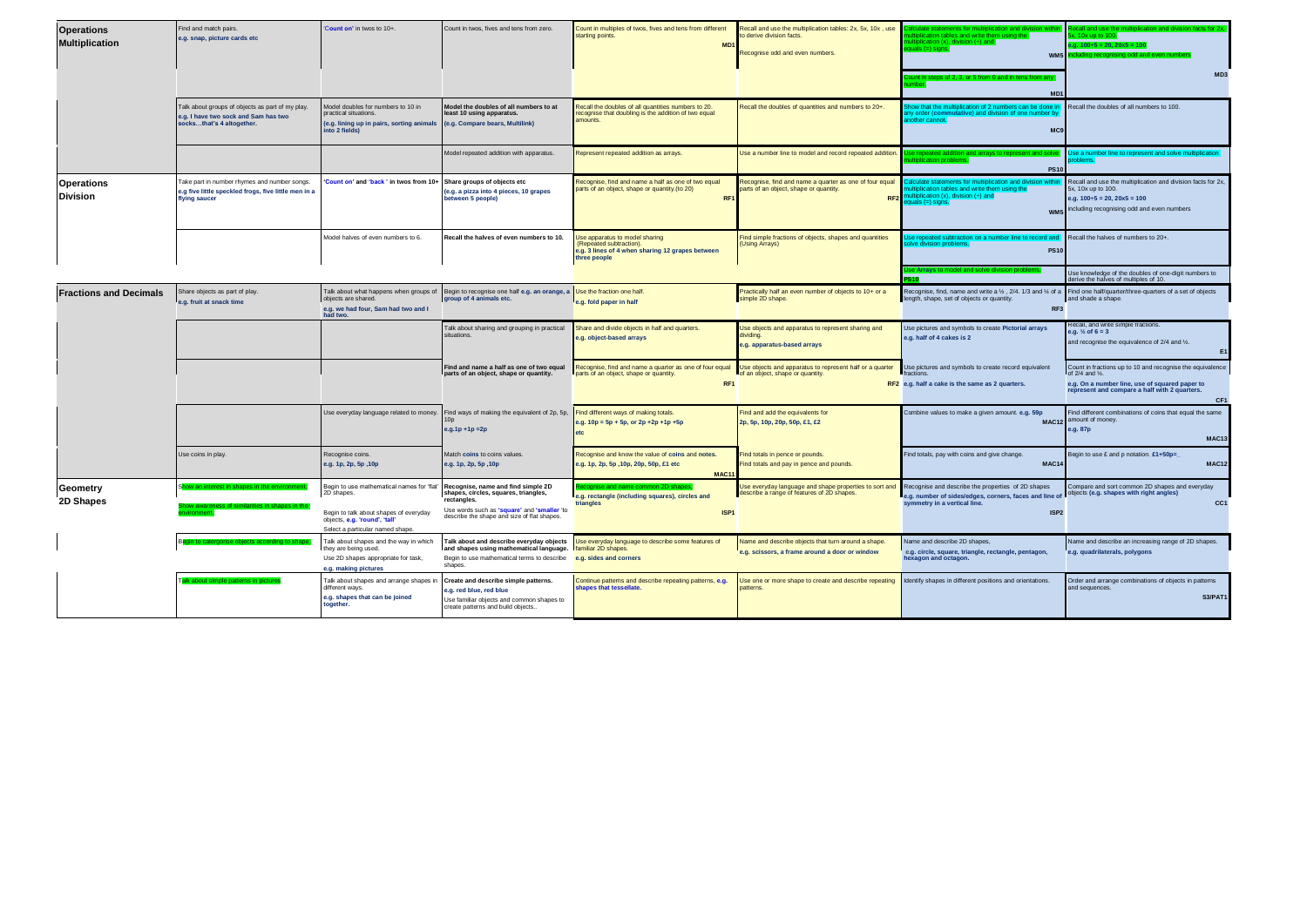| Geometry<br><b>3D Shapes</b>                    | Show an interest in shapes in the<br>environment.<br>Show awareness of similarities in shapes<br>in the environment. | Begin to use mathematical names for<br>'solid' 3D shapes.<br>Begin to talk about shapes of everyday<br>objects, e.g. 'round', 'tall'<br>elect a particular named shape. | Recognise, name and find simple 3D shapes.<br>(e.g. cubes, spheres and cones)<br>Jse words such as 'circle' or 'bigger' to describe the<br>shape and size of solids                         | Recognise and name common 3D shapes.<br>e.g. cuboids (including cubes pyramids and spheres<br><b>ISP</b>                                       | se everyday language and shape properties to<br>ompare, sort and describe a range of features of 3D<br>hapes<br>1.g. cubes, spheres cones, cuboids, cylinder | Recognise and describe the properties of 3D shapes.<br>e.g. edges, vertices and faces<br>ISP:                          | dentify 2D shapes on the surface of 3D shapes, e.g. a<br>tircle on a cylinder and a triangle on a pyramid<br>ISP <sub>3</sub>                                                                       |
|-------------------------------------------------|----------------------------------------------------------------------------------------------------------------------|-------------------------------------------------------------------------------------------------------------------------------------------------------------------------|---------------------------------------------------------------------------------------------------------------------------------------------------------------------------------------------|------------------------------------------------------------------------------------------------------------------------------------------------|--------------------------------------------------------------------------------------------------------------------------------------------------------------|------------------------------------------------------------------------------------------------------------------------|-----------------------------------------------------------------------------------------------------------------------------------------------------------------------------------------------------|
|                                                 | Begin to catergorise objects according to<br>shape.<br>Talk about 3D structures in the<br>environment.               | Talk about shapes and the way in which<br>hey are being used.<br>Use 3D shapes appropriate for task,<br>e.g. boxes to make a pirate ship.                               | alk about and describe everyday objects and<br>shapes using mathematical language.<br>Begin to use mathematical terms to describe shapes.                                                   | Use everyday language to describe some features of<br>familiar 3D shapes.<br>e.g. round, straight                                              | Jse simple mathematical language to describe some<br>features of common 3D shapes.<br>e.g. faces, sides, corners                                             | Name and describe 3D shapes.<br>e.g. cuboids, prisms, cylinders cones                                                  | Compare and sort common 3D shapes and everyday<br>obiects<br>e.g. triangular and square based pyramids, triangular<br>prisms<br>CC1                                                                 |
|                                                 |                                                                                                                      |                                                                                                                                                                         | Jse familiar objects and common shapes to create<br>patterns and build objects.                                                                                                             | Describe models made from construction kits.                                                                                                   | Jse construction kits to make nets of cubes and cuboids                                                                                                      | Use construction kits and squared paper to make nets of<br>cubes and cuboids.                                          | Use construction kits and squared paper to enlarge the<br>ets of cubes and cuboids.                                                                                                                 |
| Position, Direction and<br><b>Movement</b>      | Use everyday words to describe my<br>e.g. stop, go, turn around                                                      | Use positional language, to talk about the<br>osition of people, and objects.<br>e.g. I'm in front of Jack                                                              | Jse every day language to describe positions,<br>directions, and movement. (e.g. forwards,<br>backwards and turn).<br>Describe the relative position of objects and shapes.                 | Describe positions (e.g.in front of, first, second, third)<br>direction (e.g. forwards, diagonally), and distance<br>(close, near) etc         | Recognise and respond to language about whole, half<br>and quarter turns                                                                                     | Follow and give simple instructions involving position;<br>direction and movement.<br>e.g. first, move forward 3 steps | Read and record the position, direction and movement<br>ising appropriate mathematical vocabulary.<br>PDM <sub>2</sub>                                                                              |
|                                                 |                                                                                                                      |                                                                                                                                                                         | a.a. between, in front of, behind<br>alk about things that turn.<br>(e.g. a bike, clock, washing machine)                                                                                   | Describe position, direction and movement including<br>whole, half, quarter and three quarter turns in both<br>directions.<br>PDM <sub>1</sub> | Recognise and make whole, half, quarter and three<br>quarter turns, connect turning clockwise with movement<br>n a clock face.                               | Recognise and use whole, half and quarter turns both<br>dockwise and anti-clockwise<br>PDM <sub>2</sub>                | Recognise that a right angle represents a quarter turn, 2<br>ight angles a half turn, and three right angles a three<br>PDM <sub>2</sub><br>uarter turn.                                            |
|                                                 |                                                                                                                      |                                                                                                                                                                         |                                                                                                                                                                                             |                                                                                                                                                |                                                                                                                                                              | Make and describe right angles including turns between<br>compass points.                                              | Use a set square to draw and identify right angles in 2D<br>shanes                                                                                                                                  |
|                                                 | Move forwards, backwards and turn                                                                                    | Follow and give simple instructions to<br>others.<br>e.g. stop, go, forward, back turn                                                                                  | <b>Jse everyday language to describe movement</b><br>including programmable toys.                                                                                                           | Use the simple language of position to describe the<br>novements of programmable toys.                                                         | Use the language of position to describe the movements<br>of an increasing range of vehicles.                                                                | Describe directions on a square grid.<br>(e.g. two squares to the left, 1 back)                                        | Record directions on a square grid.                                                                                                                                                                 |
|                                                 |                                                                                                                      |                                                                                                                                                                         |                                                                                                                                                                                             | Describe patterns in the environment<br>e.g. tessellating patterns.                                                                            | Describe simple symmetrical patterns in the environment<br>e.g. butterfly, ladybird                                                                          | Recognise reflective lines of symmetry in a simple<br>patterns and 2D shapes.                                          | Recognise lines of symmetry in a range of patterns and<br>2D shapes                                                                                                                                 |
| <b>Measures</b><br>Length                       | Talk about objects in the environment.                                                                               | Use words such as longer or shorter t<br>ompare quantities                                                                                                              | Use everyday language to describe and compare<br>objects of different lengths and heights.<br>e.g. long/short, longer/shorter, tall/short,<br>Order two or three items by length or height. | Compare order and describe a group of objects.<br>e.g. Shortest/tallest, longest/shortest.                                                     | Compare order, describe and solve practical problems<br>using a range of objects of different lengths.<br>g. longer/shorter than a metre<br>CE1              | Use standard measures, m and cm to estimate, order,<br>compare and measure length                                      | Estimate and compare length using centimetres and<br>netres, using $>$ <, $=$<br>CE3                                                                                                                |
|                                                 | Begin to use the language of size.<br>Begin to catergorise objects according to                                      | ind a range of long and short objects.<br>Jse language such as long/short longer<br>than/shorter than to describe the size<br>and shape of objects.                     | leasure and record length and height using own units.<br>dentify the shortest/longest<br>Use the language of comparison e.g. long/short,<br>onger/shorter, tall/short, double/half          | Use non-standard measure to measure length.<br>9.g. multilink                                                                                  | Jse simple equipment to measure and record length.<br>e.g. a meter stick divided in to 10cm intervals<br><b>MAC</b>                                          | Use m/cm to measure the length of a range of objects.                                                                  | Choose and use appropriate standard units to estimate<br>and measure length/height in any direction to nearest<br>appropriate unit.<br>e.g. ruler, tape measures, trundle wheel<br>MAC <sub>2</sub> |
| <b>Measures</b><br>Mass                         | Talk about objects in the environment.                                                                               | Use words such as heavier or lighter<br>compare quantities,                                                                                                             | Use everyday language to describe and compare<br>objects of different size and mass<br>e.g. heavy/light, heavier than/lighter than<br>Order two or three items by weight.                   | Compare order and describe a group of objects or<br>quantities.<br>e.g. heavy/light, heavier than/lighter than                                 | ompare order, describe and solve practical problems<br>ising a range of objects of different mass/weight.<br>e.g. more or less than 1Kg.<br>CE1              | Jse standard measures, kg and g to estimate, order,<br>ompare and measure mass.                                        | Estimate and compare mass using kilograms and grams,<br>$\leq$ =<br>CE3                                                                                                                             |
|                                                 |                                                                                                                      | Find a range of heavy and light objects                                                                                                                                 |                                                                                                                                                                                             |                                                                                                                                                |                                                                                                                                                              |                                                                                                                        |                                                                                                                                                                                                     |
|                                                 | Begin to use the language of mass.<br>Begin to catergorise objects according to<br>ass                               | Use language such as heavy/light<br>heavier than/lighter than to describe the<br>size and shape of objects.                                                             | leasure and record mass using own units.<br>dentify the heaviest/lightest.<br>Jse the language of comparison e.g. e.g. heavy/light,<br>heavier than/lighter than                            | Use non-standard measures to mass<br>e.g. Lever balance, bucket scales                                                                         | Jse simple equipment to measure and record mass,<br>e.g. multiples of 100g weights<br>MAC1                                                                   | Use kilograms and grams to measure the mass of a<br>ange of small objects                                              | Choose and use appropriate standard units to estimate<br>and measure mass to nearest appropriate unit.<br>g. dial and digital scales<br>MAC <sub>2</sub>                                            |
| <b>Measures</b><br><b>Capacity &amp; Volume</b> | Talk about objects in the environment.                                                                               | can use words such as most or least<br>ompare quantities.<br>Find a range of containers to 'fill' and                                                                   | Use everyday language to describe and compare<br>objects of different capacity.<br>a.g. fullest/emptiest , fuller than /emptier than<br>Order two or three items by capacity.               | Compare order and describe the capacity of a group of<br>containers.<br>e.g. empty, half full, full, more, less, half, quarter.                | Compare order, describe and solve practical problems<br>nked to the capacity of a range of containers e.g.<br>nore/less than a litre.<br>CE1                 | Use standard measures, I and ml to estimate, order,<br>compare and measure capacity                                    | Estimate and compare capacity using millilitres and litres,<br>$\leq$ =<br>CE3                                                                                                                      |
|                                                 | Begin to use the language of capacity.<br>Begin to catergorise objects according to<br>capacity.                     | Use language such as full/empty<br>nore/less to describe the capacity of<br>ontainers.                                                                                  | leasure and record capacity using own units.<br>Use the language of comparison using terms such as,<br>empty, half full, full, more, less, half, quarter.                                   | Use non-standard to measure and record the capacity of<br>container<br>e.a. Cups, spoons etc                                                   | Use simple equipment to measure and record capacity,<br>1.g. A jug measuring in 100ml units<br><b>MAC</b>                                                    | Use litres and millilitres to measure the capacity of a<br>ange of containers.                                         | Choose and use appropriate standard units to estimate<br>ind measure volume and capacity to nearest appropriate<br>e.g. scaled measuring vessels<br>MAC <sub>2</sub>                                |
|                                                 |                                                                                                                      |                                                                                                                                                                         |                                                                                                                                                                                             |                                                                                                                                                |                                                                                                                                                              |                                                                                                                        | Choose and use appropriate standard units to estimate<br>and measure temperature to nearest appropriate unit.<br>e.g. thermometers<br>MAC <sub>2</sub>                                              |